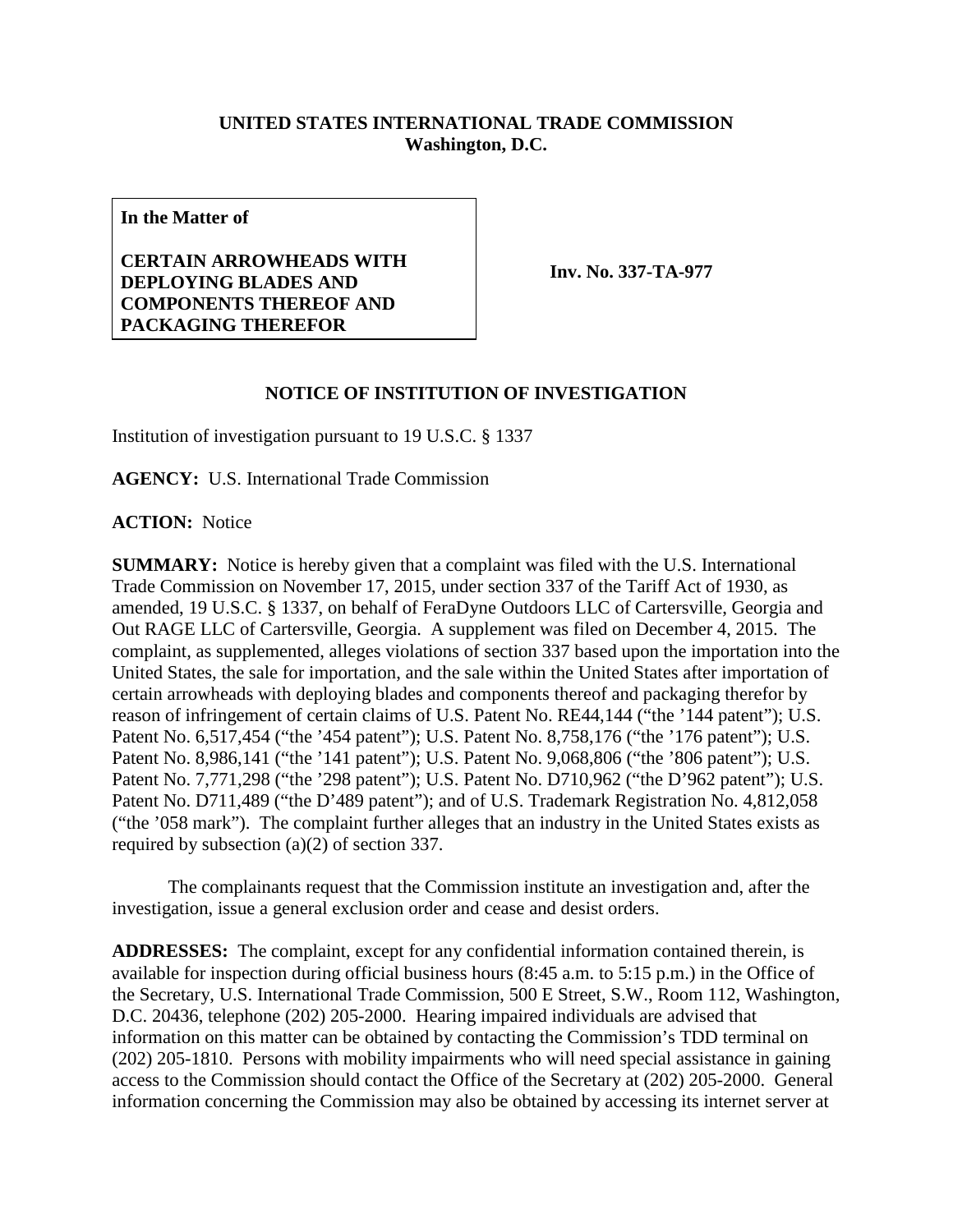[http://www.usitc.gov.](http://www.usitc.gov/) The public record for this investigation may be viewed on the Commission's electronic docket (EDIS) at [http://edis.usitc.gov.](http://edis.usitc.gov/)

**FOR FURTHER INFORMATION CONTACT:** The Office of Unfair Import Investigations, U.S. International Trade Commission, telephone (202) 205-2560.

**AUTHORITY:** The authority for institution of this investigation is contained in section 337 of the Tariff Act of 1930, as amended, and in section 210.10 of the Commission's Rules of Practice and Procedure, 19 C.F.R. § 210.10 (2015).

**SCOPE OF INVESTIGATION:** Having considered the complaint, the U.S. International Trade Commission, on December 16, 2015, **ORDERED THAT** –

(1) Pursuant to subsection (b) of section 337 of the Tariff Act of 1930, as amended, an investigation be instituted to determine:

(a) whether there is a violation of subsection  $(a)(1)(B)$  of section 337 in the importation into the United States, the sale for importation, or the sale within the United States after importation of certain arrowheads with deploying blades and components thereof and packaging therefor by reason of infringement of one or more of claims 38, 42, 48, 68, and 75 of the '144 patent; claims 1–3, 5, and 8 of the '454 patent; claims 1 and 3 of the '176 patent; claims 1 and 8 of the '141 patent; claims 1 and 3 of the '806 patent; claims 1, 5, and 10 of the '298 patent; the claim of the D'962 patent; and the claim of the D'489 patent, and whether an industry in the United States exists as required by subsection (a)(2) of section 337;

(b) whether there is a violation of subsection  $(a)(1)(C)$  of section 337 in the importation into the United States, the sale for importation, or the sale within the United States after importation of certain arrowheads with deploying blades and components thereof and packaging therefor by reason of infringement of the '058 mark, and whether an industry in the United States exists as required by subsection (a)(2) of section 337;

(2) For the purpose of the investigation so instituted, the following are hereby named as parties upon which this notice of investigation shall be served:

(a) The complainants are:

FeraDyne Outdoors LLC 110 Beasley Road Cartersville, Georgia 30120

Out RAGE LLC 110 Beasley Road Cartersville, Georgia 30120

(b) The respondents are the following entities alleged to be in violation of section 337, and are the parties upon which the complaint is to be served: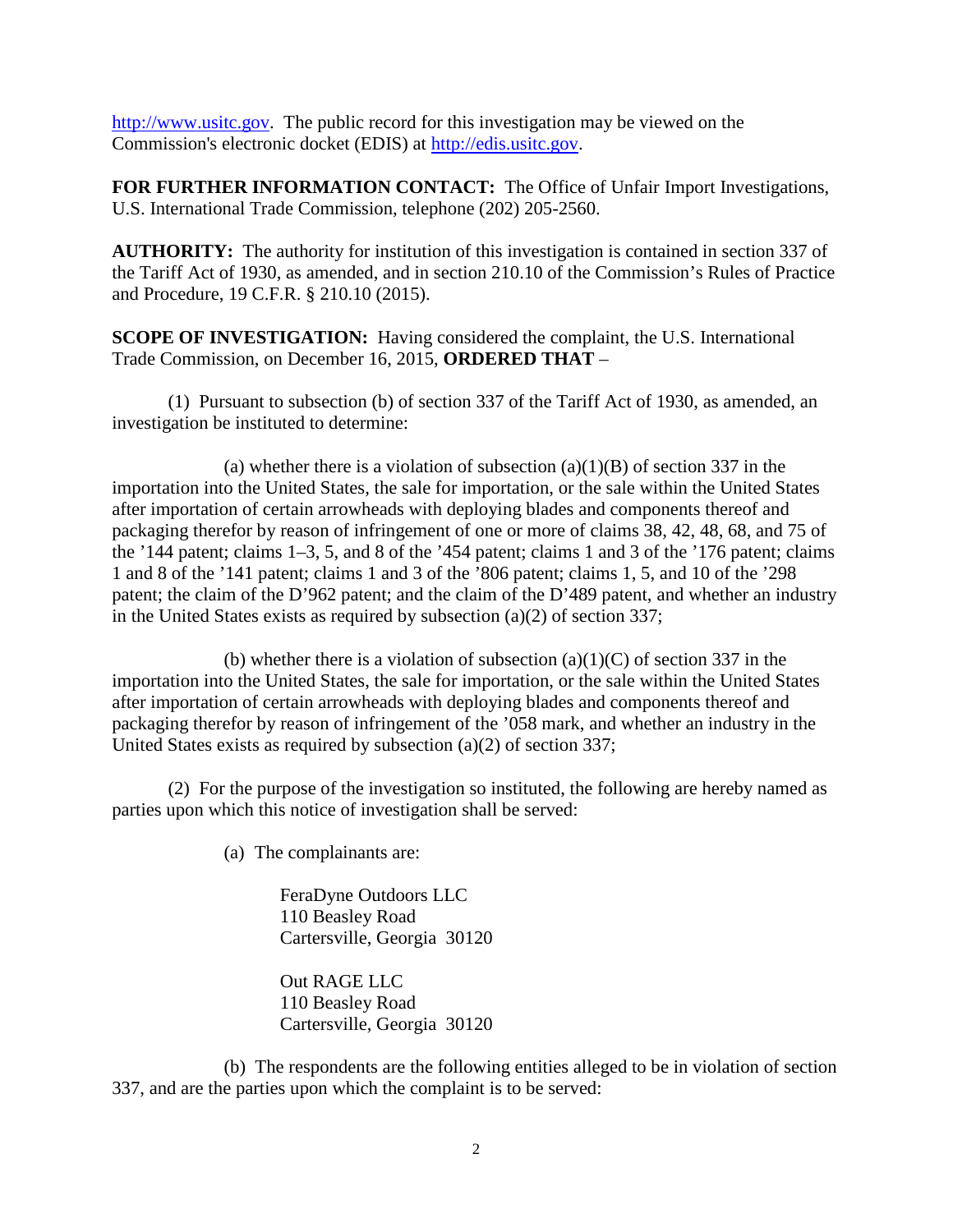Linyi Junxing Sports Equipment Co., Ltd (Northwest Corner of Lihang) Lihang Industrial Park, Lanshan District Linyi, Shandong, China 276000

Ningbo Faith Sports Co., Ltd. No. 315 Yuelin Street 55 Baofeng Road East East Suburb Development Zone, Fenghua Ningbo, Zhejiang, China 315500

Ningbo Forever Best Import & Export Co. Ltd. Bldg. A1, Phase 1, Chuangye Park Economic Development Zone, Yixing Jiangsu, China 214213

Ningbo Linkboy Outdoor Sports Co., Ltd B1, 599 Qiming Road Xiaying Town, Yinzhou District Ningbo, Zhejiang, China 315000

Shenzhen Zowaysoon Trading Company Ltd. Room 1309, Jiangshi Building, Xintian Road Xintian Community, Fuyong St. Baoan Area, Shenzhen, China 518100

Xiamen Xinhongyou Industrial Trade Co. Ltd. No. 100, Qianzhaili, Pantu, Xike Tong'an Dist., Xiamen Fujian, China 361100

Xiamen Zhongxinyuan Industry & Trade Ltd. 3F, No. 68, Xihu Xincun, Xihu Community Xianping Street, Tongan District Xiamen, Fujian, China 361111

Zhengzhou IRQ Trading Limited Company Room 2402, 24th Floor, Building 1# No. 40 Taoyuan Road, Erqi District Zhengzhou Henan, China 450000

Zhengzhou Paiao Trade Co., Ltd. No. 602, Floor 6, Bldg. 3, South Hanghai Rd. West Gongren Rd., Zhongyuan Area, Zhengzhou, Henan, China 450000